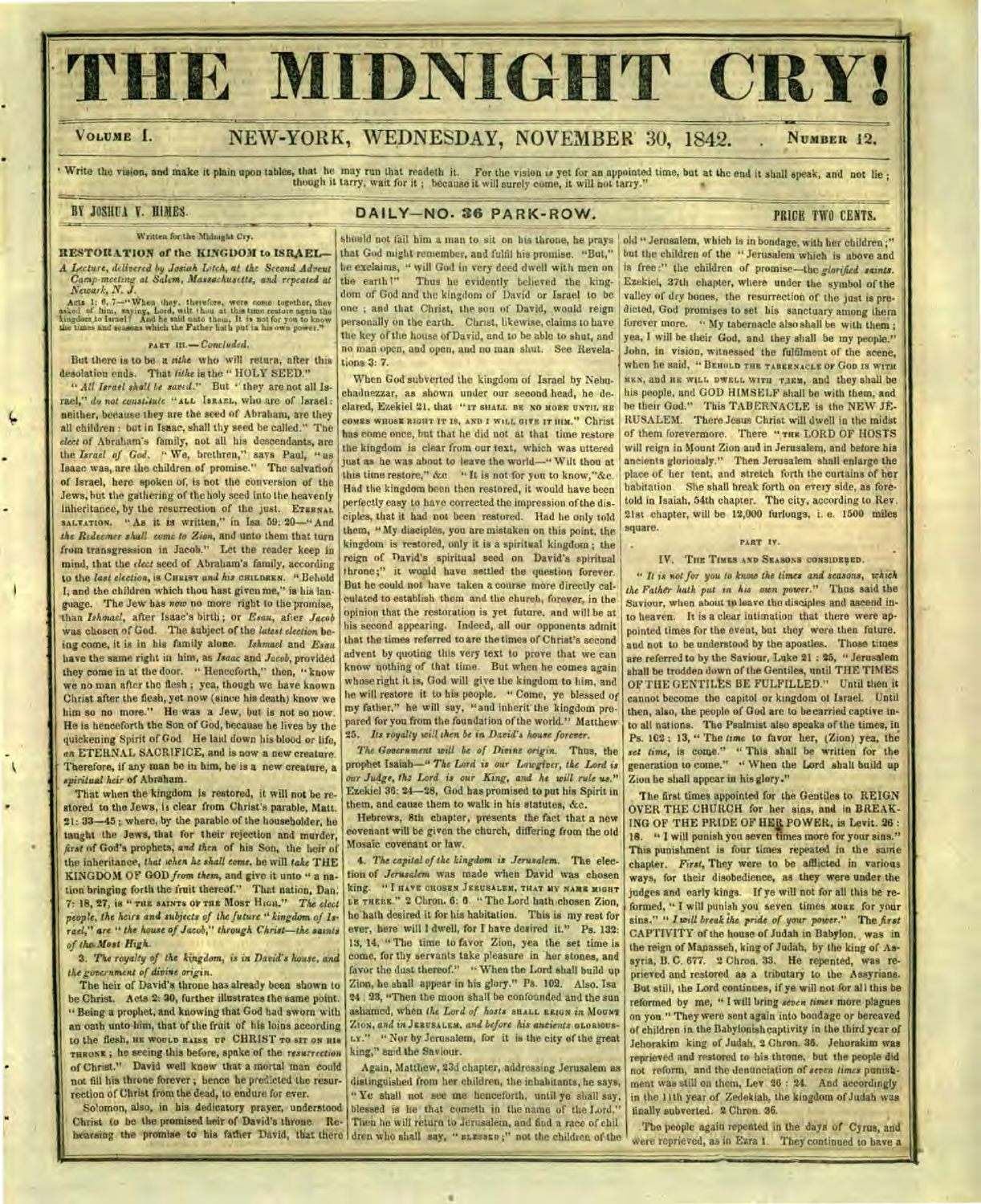**Execute** national existence until the time of Christ ; when they rejected Christ, and he fulfilled the threatened judgment of Lev. 26 : 28, " I will walk contrary to you in fury ; and I, even I, will chastise you *seven times* for your sins. And ye shall eat the flesh of your sons, and the flesh of your daughters shall ye eat. And I will destroy your high palaces, and cut down your images, and cast your carcasses upon the carcasses of your idols, and my soul shall abhor you. And I will make your cities waste, and bring your sanctuaries unto desolation, and I will not smell the savor of your sweet odors. And I will bring the land into desolation, and your enemies which dwell therein shall be astonished at it. And I will scatter you among the heathen, and will draw out a sword after you, and your land shall be desolate, and your cities waste. Then shall the land enjoy her sabbaths, as long as it lieth<br>desolate, and ye be in your enemies' land; even then<br>shall the land rest, and enjoy her sabbaths. As long as<br>it lieth desolate it shall rest, because it did not r your sabbaths, when ye dwelt upon it."

This great judgment came in the desolation'of Jerusa-lem by the Romans, A. D. 70. It was then declared by the Saviour " Jerusalem shall be trodden down of the Gentiles until the times of the Gentiles be fulfilled." Not that the *seven limes* should begin there, but the old execution issued in the days of Manasseh should be enforced from that time until the full term of punishment was filled up. They had, (to use a figure,) been bailed out three times on their penitence, but the fourth time they were put in bondage, and there could to no more reprieve or bail until the full term expired. That the *latter* punish ments were inflicted on the ground of the-first execution. issued in the days of Manasseh, is clear from Jeremiah 15 : 4,—" And I will cause them to be removed into all the kingdoms of the earth, because of that which Manasseh the son of Hezekiali king of Judah, that which he did in Jerusalem." This let it he remembered was threatened 66 years after the captivity of Manaseeh, and about the time of the captivity of Jehoakim king of Judah. Yet the punishment was threatened to be inflicted on old execution. So Christ declared in denouncing the final doom of Jerusalem, Luke 21 — "These be the days of vengeance when all things which are written shall be fulfilled. From that time Jerusalem was to be " trodden down of the Gentiles until the times of the,Gentiles be fulfilled."

This punishment was to be inflicted by the four great<br>monarchies of the earth, as represented in Daniel's four<br>beasts. Jer. 15 : 3, " I will appoint over you four kinds."<br>In the margin it reads " FAMILIES," four families. family of Babylon, Medo-Persia, Greece, and Rome.

Half this period of punishment is to be inflicted by the kingly power. the dragon, half of it by the papal power, the beast Rev. 12 and 13. A time, times and half, the woman fled before the dragon. That period is reduced to days, 1260 days. The next chapter gives the history of the teast, *popery*, who made war on the saints for 42 months. The kingly power began to oppress the church and bring it into bondage in Babylon, B. C. 6777, pars, up to  $\Lambda$ . D 538, when the saints were put under years ended for the church under the secular governments.

The time, times and a half, being reduced to days by John, Rev. 12 : 14 and 6, 1260 days, twice that will be seven times, or 2520 days. Subtract B.C. 677, from 2520, the whole period, leaves A. D. 1843.

The objection to the understanding of a time of 360 days to be 360 years, is, that in that case Nebuchadnez-zar was made to eat grass like oxen for 2520 years. This objection would lay against us if we always used a day for a year ; but we do not. We always understand<br>time literally, if the subject will admit of it. If it will not admit of its being understood literally, without contra-dicting matter of fact or scripture, we are obliged to understand it symbolically.

In the case of Nebuchadnezzar, there is nothing in the nature of the event which renders it necessary to understand anything but literal time ; *seven times*, or 2520 days. But in the case of the " seven times" punishment of the church, it began in the days of Manasseh, B. C. 677, but is not yet accomplished. Hence we must either deny matter of fact, or it is symbolical time. What does a day symbolize? I answer a year. Thus God explains it, Ezek. 4th chap., " I have given thee each day for a year." It may be said that this was only in a single instance that God gave the rule, and in reference to a par-ticular and specified event, and so, cannot form a general rule. To this it is answered, that such a rule is given other symbolical periods are given, also, but no other rule for understanding them. Hence, we are bound to follow the rule we have, until we find another. And following it in all the periods which have transpired, we have an exact fulfilment. This was the case of "the time, times, and dividing of a time" of Daniel, 7 : 25, and Rev. 13 : 6, the 42 months when the dragon gave the beast his power, his seat, and great authority, and was to continue 42 months, and then he was to be led into captivity. The Greek Emperor conquered Rome from the Ostrogoths in

I

538 and gave it to the pope ; in 1798, just 1260 years, front that point, the French took Rome, abolished the papal government, erected Rome into a republic, and carried the pope into captivity to France.

The 1260 days were years in this instance ; and the rule must be considered as general.

Again, it should be observed, that a time is not a year. A year is a revolution of the earth round the sun, and has been the same in all ages. The Jewish year was a solar year; 19 of their years being equal to 19 of our solar years, they reckoning their time by moons -12 moons of a little more than 291 days a moon-355 days or 12 moons, the third of 383 days or 13 moons, 19 gas a moon and two of 13 moons. making 19 solar years.

A time is God's arbitrary measuring rod, and is defined to consist of 360 days.

I have long hesitated on the " seven times," whether they are to be understood as a prophetic period ; but after years of investigation and earnest effort, I am constrained at length to acknowledge it as such, and have accordingly given it in this place. But still I look on the following argument on Dan. 8 : 14, as the strong bulwark of the cause.

#### THE TWO THOUSAND THREE HUNDRED DAYS.

Daniel's vision, as recorded in the 8th chapter of his prophecy, relates to the time of the treading down of the sanctuary, *Jerusalem,* and especially *Mount Zion,* the capital of the kingdom of Israel ; and the host, the church, on account of Goo's INDIGNATION. 1. The vi-<br>sion consisted of "a ram having two horns," verse 4;-" the ram having two horns are the kings of Media and Persia," said Gabriel, in verse 20. 2. The next emblem was " a rough goat," with a great " horn be-tween his eyes." That " was broken and four stood up for it, and out of one of them came forth a little horn," &c. Verse 21 says, " The rough goat is the king of Grecia ; the great horn between his eyes the first king." That being broken, whereas four stood up for it, four kingdoms shall stand up out of the nation, but not in his power " Then Daniel heard the question, verse 15, " How

long the vision," " to give both the sanctuary and host subject of his prayer. "He informed me and talked with<br>to be trodden under foot !" "Two thousand three hun- me" &c. "Understand the matter and consider the vidred days. Then shall the sanctuary be JUSTIFIED." So the margin reads.

The powers mentioned in verse 13, to tread down the man of sin." The one hindered till he should be taken ut of the way, then that wicked was to be revealed. The *first* was *pganism,* the *second, popery.* The one gave way to the other. But both were abominations, and crushed the Church of God.<br>Danied wished to know the import of his vision, and

sought for the meaning ; and Gabriel was sent to make length of time to the cleansing of the sanctuary. Now, his commission by saying, "Understand, O son of man, city and thy people, "sanctuary and host," to finish the for tion ; and it will continue desolate until the "indigna-<br>tion" ceases, or " her iniquity is pardoned." Isa. 10:5. '<sup>0</sup> Assyrian, the rod of mine anger; 'the staff' in their' hand 'is mine' usprayarrow." "And it shall punish the fruit of the proud heart of the king of Assyria, | people were yet in bondage to the Persians. So Nehemi-<br>and the glory of his high looks " "For yet a very little while | ah, 9th chapter, declares they were when with two horns; Media and Persia. The "indignation" has not yet ceased; for the people are yet scattered and Jerusalem is yet desolated and trodden down of the Gen-

The date of the 3200 years is the next thing in or- down"-"till the times of the Gentiles be fulfilled."<br>der. It begins with Media and Persia, when both "He shall confirm the covenant with mercy for one der. It begins with Media and Persia, when both "He shall confirm the covenant with mercy for one horns were high and one was higher than the other, and week, and in the midst of the week (or half part)he shall the last th

campaign almost alone and desolate. There was then a beast that did successfully meet him. But Artaxerxes, his son, was a powerful monarch, and continued his triumphs to the 25th year of his reign, when his good for-tune seemed to forsake him, and the monarchy to decline. Then somewhere within his reign the vision begins.— But at what point, the chapter does not say. That Daniel was no more than an amanuensis, and wrote without understanding the import of the instruction, is clear from the concluding remark of Daniel, and Gabriel's closing instruction. Gabriel said, " The vision of the evening and morning which was told is true, (2300 'evening-morning,') wherefore shut thou up the vision, for<br>it shall be for many days. And I Daniel fainted and was<br>sick certain days, and afterward I rose up and did the<br>king's business; and I was 'astonished at the vision,'<br>b

From this confession of Daniel, we learn that he and all else were in the dark on the subject, of its import.— Daniel: of course, was left to make up his judgment on the time of the justification of the sanctuary, from other data. This he did, for in the first year of Darius, as he informs in the 9th chapter, he learned by books the num-ber of the years whereof the word of the Lord came to Jeremiah, the prophet, that he would accomplish 70 years in the desolations of Jerusalem. That 70 years, beginning in the first year of Nebuchadnezzar, ended with the death of Belshazzar. Daniel had been a captive during that period. In the first year of Darius, the Mede, he concluded that the 70 years being ended, the time for the deliverance of the city and people had arrived. Accordingly he began to pray and confess his sins and the sins of his people, on account of which they were desolate, according to what was written in the law of Moses. He prayed that God would *then* turn away his *wrath* from his city and people, and cause his face to shine on his SANCTUARY, which was desolate. The great theme which occupied Daniel's mind in this prayer, was the desolation of the sanctuary and host, or people, and their forgiveness. Reader, look at the prayer, and say what it was, if not that. But he mistook the time of justifica-<br>tion, and Gabriel was sent again to stop him in the midst of his prayer, and give him understanding on the me," &c. "Understand the matter and consider the vi-sion. Seventy weeks are *determined,"* literally *"cut rif* " None dispute this reasoning.

sanctuary and host were, "the daily (or continual) and  $_{\text{off.}}$ " For clearly we cannot "cut off" a period from no-<br>transgression of desolution." The one is what Paul calls thing, nor yet "cut off" a period without a remn off." For clearly we cannot "cut off" a period from nothing, nor yet "cut off" a period without a remnant.<br>What then is the period from which they are cut ? The answer must be, some period relating to the subject of Daniel's prayer and Gabriel's conversation. That subject Daniel's prayer and Gabriel's conversation. was the "forgiveness of the sanctuary and host, city and people. Gabriel directed him to understand the matter d crushed the Church of God.<br>Danied wished to know the import of his vision, and What vision 1 The vision, to be sure, which gives the him understand the vision. He began the execution of Daniel, seventy weeks are cut from the vision, for thy his commission by saying, " Understand, 0 son of man, city and thy people, "sanctuary and host," to finish the at 'the time of the end' shall be the vision." That transgression, and make an end of sins; or, to fill up the<br>the vision is to be understood " at the time of the rebellion of the lews and Jerusalem, that their national is, the vision is to be understood " at the time of the rebellion of the Jews and Jerusalem, that their national<br>end." "But," he continued, " I will make thee know | doom might be sealed. This they did when Christ was end." "But," he continued, "I will make thee know | doom might be sealed. This they did when Christ was<br>what shall be in the Last and or the INDIGNATION; | rejected. Then he proceeds to divide the seventy<br>for at the time a I'he " indignation" is the cause of Jerusalem's desola- Jerusalem to Messiah the Prince, there will be sevention; and it will continue desolate until the "indigna- weeks and 62 weeks. And the street shall be built ion" ceases, or " her iniquity is pardoned." Isa. 10 : 5. again, and the wall, even in troublous times." That is, "O Assyrian, the rod of mine anger; "the staff" in although there would be a rebuilding of the street and their' hand "is mine' INDIGNATION." "And it shall wall of Jerusalem before Messiah came and the iniquity come to pas ome to pass when the Lord shall have accomplished his filled up, yet it would not be the end of the indignation :<br>whole' work on "Mount Zion" and "Jerusalem," I will shut it should be built even in tropblogs times, while t but it should be built even in troublous times, while the people were yet in bondage to the Persians. So Nehemiand I will cause the 'indignation' to cease, and mine They were still servants in the land God gave to their anger in their destruction." This passage shows that fathers, and they were so because of their sins, the sins the " indignation" is the cause of the desolation of Jeru- of their fathers, kings, princes, priests, prophets, &c. salem and Mount Zion. The 2300 days reach to the The sin was not pardoned then. "After three-score and LAST *END* of the indignation; that is, until the people two weeks Messiah shall be 'cut off,' but not for himof God are delivered from their dispersion, and the wick-self; and the people of the prince that shall come." After<br>ed city is pardoned. The vision begins with the ram the sin of the people and city is full, "shall destroy the sin of the people and city is full, "shall destroy the city," the lower city, " and the sanctuary," the city of David, Mount Zion itself. "And the end thereof shall be Jerusalem is yet desolated and trodden down of the Gen- with a flood, and unto the end of the war desolations are<br>tiles. Then the days cannot mean literal days, but sym- determined." Or, in the margin, unto the end of the chus Epiphanes, is to throw away a great part of the one b -gun by the Assyrians, renewed by the Babylonians, vision—the whole of the ram and goat. And then they carried on by the Medo-Persians, and Grecians, until must show that the "last end" of the "indignation" finally the Romans came up and destroyed the city, and<br>came then, which they cannot, for it yet continues.— earried the people into captivity. It is to be cut off by<br>Then But from what are " seventy sevens," or weeks, " cut

the last that came up was the highest. It was also when cause the sacrifice and oblation to cease, and for the<br>no beast or government could stand before the ram. This overspreading of abomination he shall make it desolate, was not in the days of Xerxes the Great, for although he in- even to the consummation; and that determined, shall be<br>vaded Greece with an army of 5,000,000, he fled from the passed upon the desolate," or pasonaror.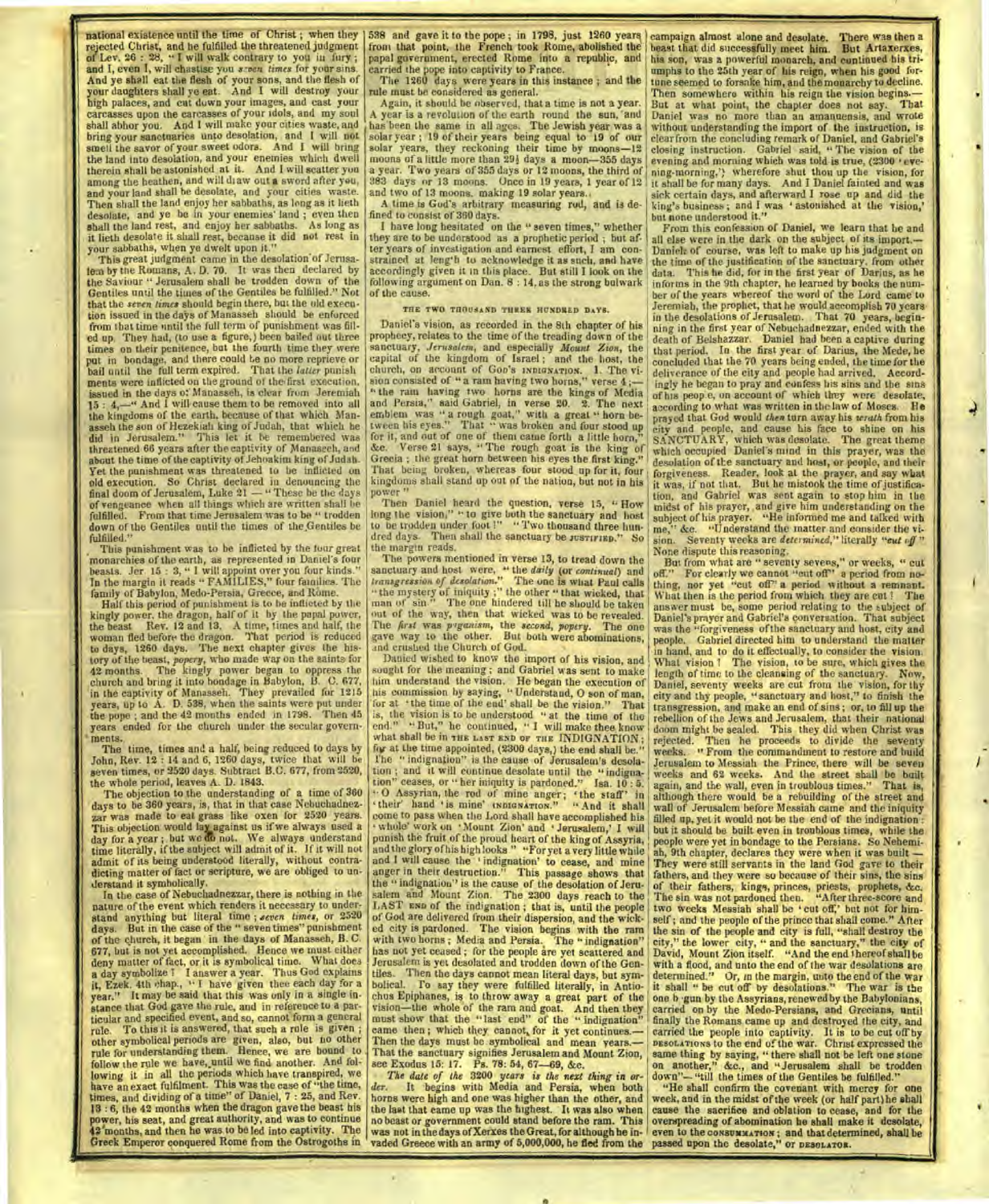The desolator was Rome. The desolation to be poured on it is to be broken to pieces. Dan. 8. It is to be de-stroyed and given to the burning flame. Dan. 7. It is to be broken without hand Dan. 8.

Could Gabriel more distinctly go over the events of the desolation of the sanctuary, and show how long it was to be desolate 1 I cannot conceive how he could. This being settled, that the 9th chapter relates to the self-same subject with the 8th, only is more definite, and the seventy weeks being " cut off"—they must be " cut off" from the full period of the sanctuary's desolation, which is 2300 days, at the end of which the "last end" of the indignation comes, and the sanctuary will be *JUSTIFIED*.<br>Will it be said, the vision from which the seventy weeks<br>are " cut off" is " the seventy-weeks vision!" It is replied, there is no seventy-weeks vision; but an open<br>communication made to Daniel. Besides, if it were a<br>vision, seventy weeks could not be cut off from seventy<br>weeks—it would be a whole, without cuting. But it<br>can be cut Indeed! Can time be cut from matter ! must not time

be cut from time, and matter from matter! Cut seventy<br>weeks from 2300 days.  $7+70=490$ . 2300-490=1810.<br>But were those weeks fulfilled as predicted! They<br>were. The command to restore and build Jerusalem<br>was given by Artaxe it fulfilled, when he entered his ministry. Mark 1: 14, 15, when he was about 30 years of age. Luke 3d.

If Christ was correct in declaring the "time is fulfilled," when he entered his ministry, then one week more makes up the 70 weeks.

The remaining question, then, to be settled is, did Christ continue his ministry for one week of years ? Let us appeal to the chronology in the margin of our reference bibles. In the margin opposite the 2d chapter of Matthew, where Christ's birth is recorded, we have the following chro nological note : " 4th year before the ac-count commonly called Anno Domini." Turn we now to Matt. 28th chapter, and in the margin we have A. D. 33.<br>Now put A. D. 33 to B. C. 4, and we have 37, as the age<br>of Christ at his death. This fact is demonstrated by as-<br>tronomical calculation. Then such as was the last wee of the 70, such were all of them—weeks of years-490 years. Then such as were those cut off, such must he the nature of the remainder, and the 1810 after Christ's death are years. A. D. 33 Christ's death, 1810 added to it 1843. Then the times and seasons for the restoration of the kingdom to Israel expires in A. D. 1843. And I believe Christ will then come.

"It is not for you to know the times and seasons which the Father hath put in his own power." So samplifies Saviour ; and he samplit because it was true. It was not for those disciples to know. But he did not mean to contradict himself where he had said to his disciples who should<br>live to see the signs of his coming, "THEN KNOW that<br>he is near, even at the door." But had he meant that it<br>would never be known, he would have contradicted both himself and Daniel, who declares that at the time of the end, " the wise shall understand." And Paul to the Church, " Ye, brethren, are not in darkness. that that day should come on you as a thief." Christ, then, cannot come till his humble watch-people know it. Reader, prepare and watch. Amen.

#### Faith in Scotland.

A young lady, lately from that country, states that in one, small town in Scotland the people generally are in the church every day in the week, preparing for the coming of the Lord in 1843. They distribute what they have among them, and do not dream of a failure.

On this subject the American Millenarian, some time since remarked :

**"THE ENGLISH CHCRCHES AWAKING.—Christians** in the Establishment, and in the various dissenting churches in England, Scotland, and Ireland, are now aroused beyond any former example. 'The American churches, not aware of this glorious fact, are slumbering on, enchanted by the siren song of the nineteenth century, that the world is to be converted through the present system of instrumentalities. Well, the symbolical virgins have but, a few moments longer to " slumber and sleep." The " midnight cry" has come forth, across the mighty waters, and will soon penetrate the ears of those whose " lamps have gone out." With vast multitudes it will be too late for the marriage preparation of the Lamb."

### SECOND ADVENT BOOK DEPOSITORY **IN NEW YORK.**

The subscriber has opened a room at *the Brick Church Chapel, No.* 36 *Park Bow, up stairs,* where he will keep constantly on hand a full supply of all the Second Advent publications, wholesale and retail ; where he is also publishing the " Signs of the Times,"—weekly—(located in Boston,) and " The Midnight Cry,"—daily. Those from the country who may wish to procure publications on this subject, will find a great variety and a full supply at all times at this office. J. V. HIM ES.

# **THE MIDNIGHT GRY.**

WEDNESDAY, NOVEMBER 30, 1842.

#### EVENING LECTURES,

Will be continued, at the corner of Catharine and Madison Streets, through the week.

No **R0031** is left us for editorial comments on Rev. Mr. Cookson's lecture this morning. The main argument, or rather assertion,—in that lecture, was, that the days in prophecy do not represent years. This is fairly met in brother Litch's interesting lecture which we conclude to-day.

THE JEWS.—The public mind is imbued with the notion, that the unbelieving descendants of Abraham according to the *flesh,—who, if they were Abraham's seed, would do the storks of Abraham,* as Christ told them, but who, not being in Christ, are NOT the true seed and " heirs according to the promise,"-are yet to be restored to Palestine,—called their own land.—but which is not theirs, for it belongs to Christ. The falsity of this notion is ably shown in the lecture we conclude to-day. It will be published in pamphlet form for wide circulation. It is a timely work. Scatter it abroad.

### **:lioul.cheering 'News from New-Iffinven.**

An intelligent gentleman from New Haven has just called on us, who is himself a living fruit of the meetings there. When he first attended, in the early part of the week, he was not only opposed to our views of Christ's coming, but in a state of impenitence'. After hearing once or twice, he prayed that if The doctrine were true, he might receive it as truth. On Saturday evening he found sweet relief by submitting to the Saviour, and his opposition to our views was then all gone. All his household, but one, have also fount peace in believing. He says the meeting on the Sabbath, at brother Law's church, was very interesting, and the altar was crowded with persons seeking salvation. At the Primitive Methodist Church the interest is still greater. The pastor, brother Rane, has fully embraced our views. All parts of the city are more or less affected. Let us praise the Lord, and take courage.

#### May the near approach of Christ's Coming be known?

In the epistle to the Hebrews we are told, of Christ, that "unto them that LOOK for Him, shall he APPEAR the SECOND TIME, without sin, unto salvation." A few verses farther on the apostle gives this earnest exhortation, "Let us hold fast the profession of our faith, without wavering . . . not forsaking the assembling of ourselves together, as the manner of some is, but exhorting one another, and *so much the snore* AS YE SEE THE DAY APPROACHING."

As no prophecy of the Scripture is of *private* interpretation, so, we believe, the New Testament is to be understood in a sense at *least as broad* as the language seems to imply, and is not to be narrowed down to agree with man's little theories. Some learned men apply this to the destruction of Jerusalem, but when the Christians saw *that* day approaching, they *were* to forsake their accustomed assemblies, and flee to the mountains. We shall therefore apply it to the " day of Christ," when "he shall descend from heaven with the trump of God, and the dead in Christ shall rise first''—on which topic Paul speaks so freely to the Thessalonians.

*Now,* we enquire, how *can* a day be seen approaching, unless its time may in some way he judged of beforehand, either by prediction, or by *signs* of its coming ?

Christ told his disciples that certain signs of " His coming" would be seen, and adds : "Then KNOW that it is near, EVEN AT THE DOORS." Do you still say you cannot tell *what* it is, the coming of which is here referred to! Turn then to the parallel passage in Luke, and read : " Then know that the KINGDOM OF GOD is nigh at hand." There are two great theories respecting the " kingdom of God." One is that it was set up

with Paul's declaration, that "Christ shall JUDGE THE QUICK AND THE DEAD, at his appearing and his kingdom." This assurance that the kingdom of God would be nigh at hand, at some future time, we think plainly contradicts the theory that the kingdom was set up at Christ's first coming. Have we not scripture war rant, then, for saying that the day of Christ's second coming to judge the world may be seen approaching ! Let us therefore endeavor to " discern the signs of the times," that we may be among those to whom the apostle says, " Ye are not in darkness, *brethren,* that the day should overtake *you* as a thief."

#### Watchman! what of the night?

 $\sqrt{\phantom{a}}$ . This is a cen.mon question made by the traveller when he meets a watchman, and he expects a definite answer. And why, because it is a part of the watchman's duty to know the hour ; and should he meet with a dozen, or more, he would expect they all would agree in time, especially if they had one common standard, accessible equally to all.

The enquiry has gone out through the world, "What isthe hour ?" and the answer by a few has been that the morning dawns ; but the greater part are saying, "'Not so." Some have not looked at the hour, and others tell the benighted wanderer he *"cannot* ascertain it for him —that when the morning breaks he will know it."

Are these watchmen all the Lord's sentinels, and faithfully doing their Master's work. Has he set them upon his watchtowers, and confounded their language, so that they can neither understand each other, nor others understand them? Has he told one it is midnight, another it is cock-crowing, and a third it is morning ?-Whence these contradictions ?

The Spirit of God is one, and can it teach such contrarieties ? Can it- teach one ambassador to declare that the earth is ready for the sickle, and another, that the grain is now only putting forth! It cannot be so, and while such is the state of things, many a sinner and anxious traveller may lose his way, and be lost forever. Now what is the alternative? The watchmen must be passed, and left to decide their labored controversies by their far-fetched, opposing theologies, as best they can, while the unlettered shepherd must follow his star, which certainly will lead him to the place where he will find his Saviour.

Christ did tell the disciples that His Spirit should lead theni into all truth, and when led by that, they would not need the teachings of man—and though the true ambassador of God is to be honored for his works' sake, yet the " dumb dog that will not bark," or the snarling one, that barks only because his bone is in danger, must both be left unheeded, to reap each his own reward, when the Master shall come to reckon with them.

The time is short—and though 1843 should not close the drama, yet he assured it will soon be said, " Let him that is filthy be filthy still." Then it will be unavailing to plead the learned teaching we may have had—the high or the low church, to which we are attached—but have we been faithful stewards in our Lord's heritage? has the poor disciple had as high a seat at our table, and been as welcome a guest as the one of costly equipage! Be not deceived, God is not mocked," and people and priest will reap what they have sowed.

The responsibility of the watchmen is truly an awful one ; peculiarly so at the present day. If they now cry peace, it would seem that the last trump alone can awaken them. If they are not now awake to the signs of the times, they are sleeping on a dreadful volcano, which must and will soon burst upon them, and what will they " do in the end thereof !" What will they-what can they say when the flock which they have lulled to sleep shall be gathered before them; without a shelter, and the gathering storm about to burst upon their defencelesa heads?

Then shall the scoffer, the hypocrite and hireling lie down together under the scalding drops of that God, who said, " Cursed is he that doeth the work of the Lord deceitfully." **FEMINA.** 

ing the "kingdom of God." One is that it was set up carrill ERS WANTED, in this city, Brooklyn, &c-<br>when Christ first came on earth ; and the other accords Terms liberal. Call and see. Terms liberal. Call and see.